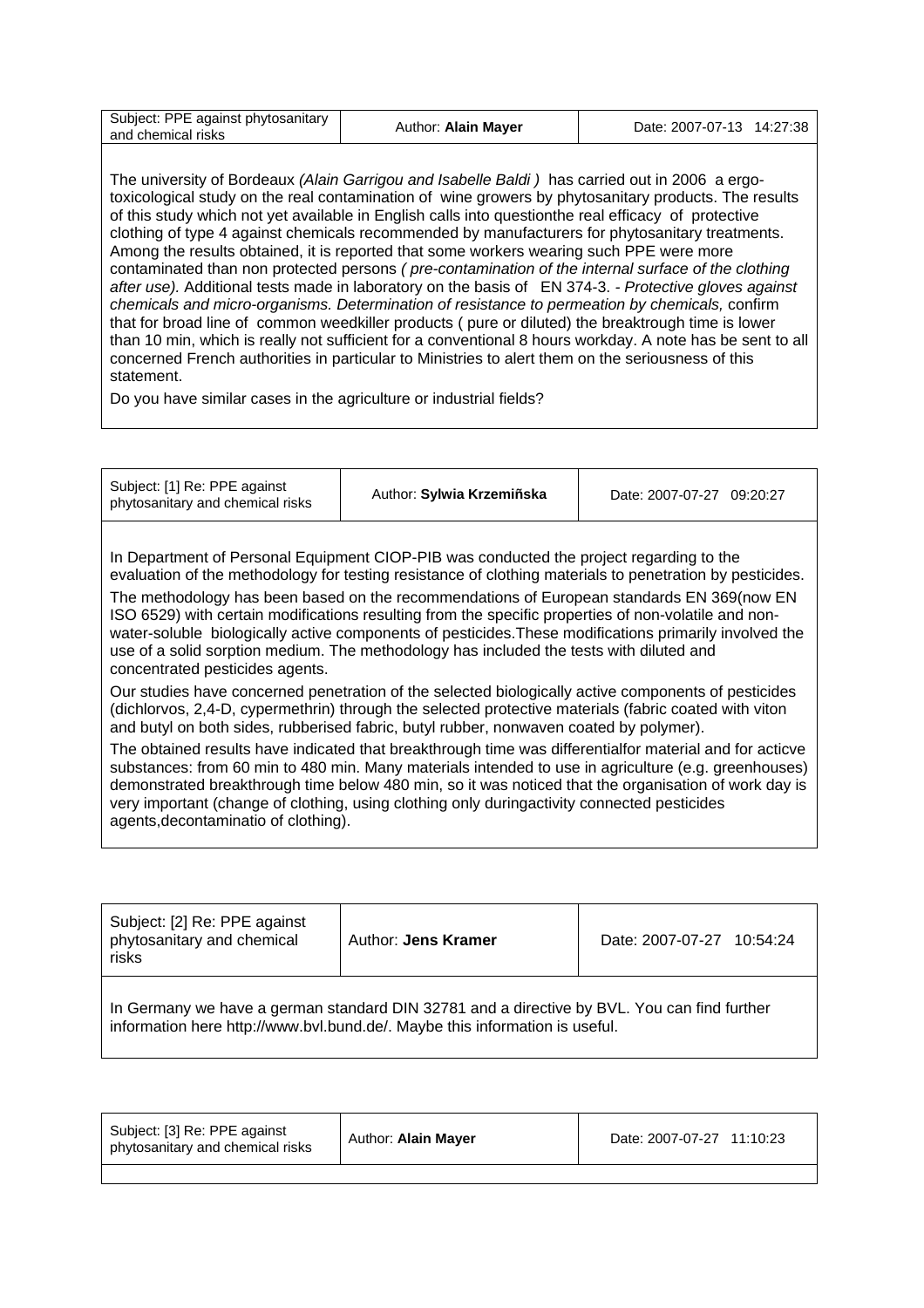The assessment of real effectiveness of PPE against chemical in particular of protective clothing is a key issue and should be a priority for all stakeholders (manufacturers, testing laboratories, standardizers, social partners...). The recent alert note of the University of Bordeaux sent to all French authorities and the TNO report 2007 on "Default setting of PPE for registration purposes of agrochemical and biocidal pesticides" demonstrate again the need of urgent actions in this field. The 9th European Seminar on PPE, which will be held on 29/30 January 2008 in Kittilä in Finland will be mainly dedicated to this important topic.

| Subject: [4] Re: PPE against<br>phytosanitary and chemical risks | Author: Eva Cohen | Date: 2007-09-19 14:43:04 |
|------------------------------------------------------------------|-------------------|---------------------------|
|------------------------------------------------------------------|-------------------|---------------------------|

CNMP has been involved for many years in the search of personal protective equipment for agriculture tasks which mainly includes Chemical Protective Clothing (CPC) suitable for pesticide applications. It is now specially concerned about personal protection in greenhouses applications. Greenhouses may represent the worst case scenario due to manual applications, the density of the foliage and climatic conditions. Among CNMP contributions on that field it could be mentioned the participation in the SAFE USE INITIATIVE project, an initiative of the plant protection products industry through the European Crop Protection Association (ECPA). The project was first implemented and developed in the south of Spain from 2003 to 2005 and then continued in other countries in South Europe. CNMP has participated as an assessment body and testing laboratory for the search of recommendations on specific protective clothing and gloves as well as other PPE. Field studies in greenhouses were also carried out to check the laboratory results when needed. Conclusions showed that at least CPC type 4 should be recommended. But in addition to the design, the material of the CPC should be also addressed from its chemical resistance to pesticides. To assess this aspect, a solvent was selected as a reference, for permeation testing due to its presence in the composition of many products used in Spanish greenhouses and its possible roll as a carrier of the active ingredient. On the basis on that, some CPC models were selected. The work done do not cover all the aspects required to make a recommendation to all products and scenarios but it is a good attempt to it.

In the other hand, TNO report on " Default setting of PPE for registration purposes on registration of agrochemical and biocidal pesticides" tries to reach a consensus on the protection factors offered by protective clothing to be used in the registration process of plant protection products by the Authorities. Despite this initiative, the problem of the estimation of the operator exposure to pesticides in greenhouses, not covered by the harmonised predictive exposure models (1) available for registration purposes, still remain. The different authorities in the EU deal the situation as good as possible.

We are facing then three problems, perfectly linked:

- a) the search of suitable personal protection, specially clothing, to protect operators.
- b) How existing CPC standards correlate with this exposure situation and which is the relationship between the different standards( 2)(EN, ISO, DIN) published so far or on the way to it.
- c) How to correlate the standardisation on CPC with the registration process of crop protection products (Directive 91/414/CEE) and the protection factors to be used then.

Discussion on all these aspects would need contributions from different experts

**Notes** 

- EN 14605- Protective clothing against liquid chemicals-Performance requirements for clothing with liquid -tight (Type 3) or spray -tight (Type 4) connections, including items providing protection to parts of the body only (Type PB 3 and PB4 )
- EN 13034 Protective clothing against liquid chemicals-Performance requirements for CPC offering limited protective performance against liquid chemicals (type 6 equipment)